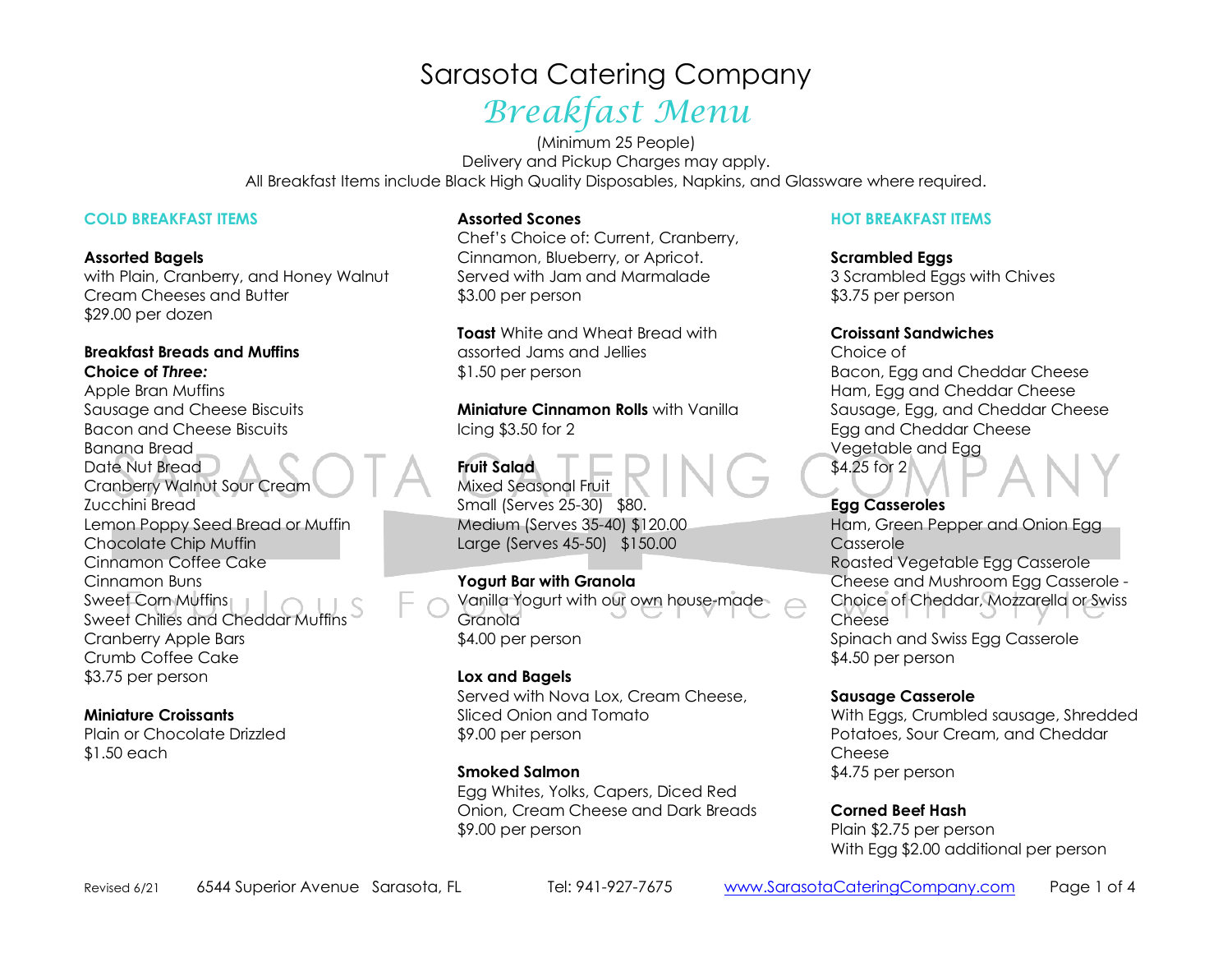# Sarasota Catering Company Breakfast Menu

(Minimum 25 People) Delivery and Pickup Charges may apply. All Breakfast Items include Black High Quality Disposables, Napkins, and Glassware where required.

#### **HOT BREAKFAST ITEMS (cont.)**

**Tater Tot Casserole**  With Cheddar Cheese, Sour Cream and Mushroom Soup \$4.50 per person

#### **French Toast Casserole**

 French Bread soaked with egg, milk and vanilla topped with maple syrup, bananas foster or praline sauce \$4.75 per person

**Stuffed French Toast** with Cream Cheese Choice of Orange, Marmalade or **Strawberry** \$4.75 per person

**Cheese Blintzes**  Served with Blueberry and Cherry Sauce on the side \$3.50 per person

### **Pancakes**

 with Fruit Topping and Maple Syrup (2 per person) \$4.75 per person

#### **Southern Style Biscuits and Sausage Gravy**(2 per person) \$3.75 per person

#### **Quiches – 9 inch**

Bacon and Gruyere Spinach and Feta Bacon and Leek Ham and Caramelized Onion Spinach and Bacon Roasted Vegetable Quiche Lorraine Wild Mushroom Ham and Swiss Cheese (Serves 8) \$19.00 each Seafood \$23.00

### **Breakfast Burritos**

 Scrambled Eggs, Applewood Smoked Bacon and Cheddar Diced Ham and Cheddar Crumbled Sausage and Monterey Jack Cheese Scrambled Eggs and Roasted Vegetable Scrambled Eggs and Monterey Jack Cheese With Salsa and Sour Cream on the side \$4.25 per person

#### **Sides - Meats**

Choice of: Applewood Smoked Bacon (3), Pork Sausage Links (3), Turkey Sausage (3) or Ham Steak (1) \$2.75 per person

#### **Sides - Potatoes**

 Choice of: Home Fries or Potato Pancakes \$2.50 per person

#### **BEVERAGES**

#### **Soft Drinks**

 Coke, Diet Coke, Sprite, Iced Tea, Lemonade and Bottled Water \$1.50 each

#### **Coffee Service**

 Decaffeinated or Regular Coffee with Flavored Creamers, Half & Half, Sugar, and assorted artificial Sweeteners **Includes:** Disposable Coffee Cups and **Stirrers** \$27.00 Gallon

#### **Hot Tea Service**

 Herb and Regular Tea, Milk, Sugar, and assorted artificial Sweeteners **Includes:** Disposable Coffee Cups and **Stirrers** \$1.50 per person

#### **Juices and Milk**

 Orange, Cranberry, Apple, and Grapefruit Juices Whole or Skim Milk \$1.75 per person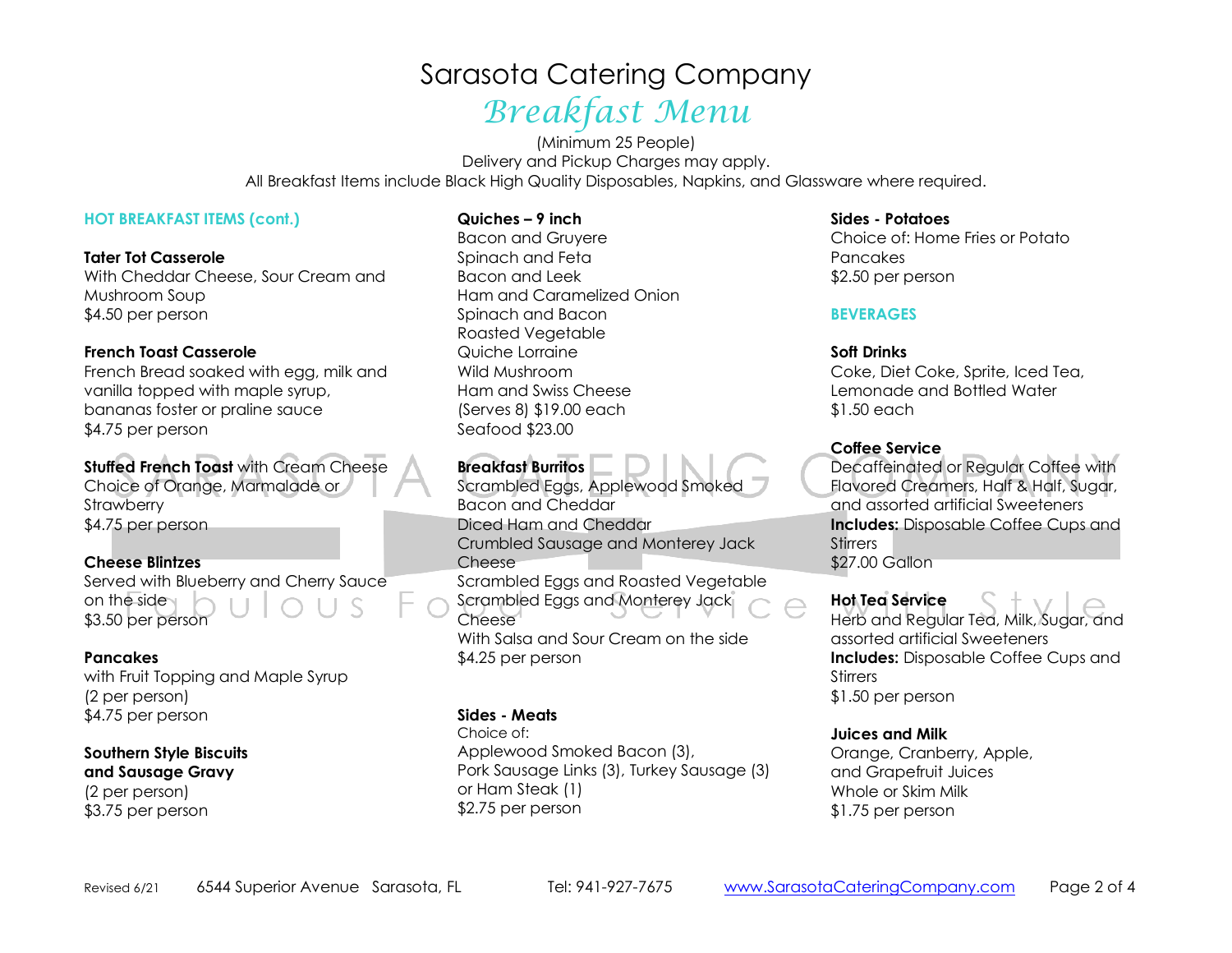# Sarasota Catering Company

# Breakfast Menu

(Minimum 25 People) Delivery and Pickup Charges may apply. All Breakfast Items include Black High Quality Disposables, Napkins, and Glassware where required.

#### **COLD BREAKFAST OPTION #1**

**\$11.50 per person**  Choice of **either** Bagels or Breakfast Breads

#### **Bagels with Assorted Spreads**

(1 Bagel per person) Chef's Variety of Bagels may include: Plain Cream Cheese Cranberry Cream Cheese Honey Walnut Cream Cheese Smoked Salmon Cream Cheese

**Assorted Breakfast Breads (Choice of** *Three) (3 Breakfast Breads per person)* 

**Seasonal Fruit Salad** 

**Vanilla Yogurt** with our own house-made**Granola**

**Orange Juice**

#### **COLD BREAKFAST OPTION #2**

**\$11.75 per person** 

**Assorted Scones** 

 Chef's Choice of: Current, Cranberry, Cinnamon, Blueberry or Apricot Served with Jam and Marmalade (1 Scone per person)

#### **Miniature Croissants**

 Choice of Plain or Drizzled with Chocolate (1 Croissant per person)

## **Seasonal Fruit Salad**

**Vanilla Yogurt** with our own house-made **Granola**

**Orange Juice**

 $000$ 

### **CONTINENTAL BREAKFAST**

**\$8.00 per person** 

**Assorted Breakfast Breads (Choice of** *Three) (3 Breakfast Breads per person)* 

#### **Seasonal Fruit Salad**

#### **Coffee Service**

Decaffeinated or Regular Coffee with Flavored Creamers, Half & Half, Sugar, and assorted artificial Sweeteners

### **Hot Tea Service**

 Herb and Regular Tea, Milk, Sugar, and assorted artificial Sweeteners

**Orange Juice** 

Service with Style

Revised 6/216544 Superior Avenue Sarasota, FL Tel: 941-927-7675 www.SarasotaCateringCompany.com Page 3 of 4